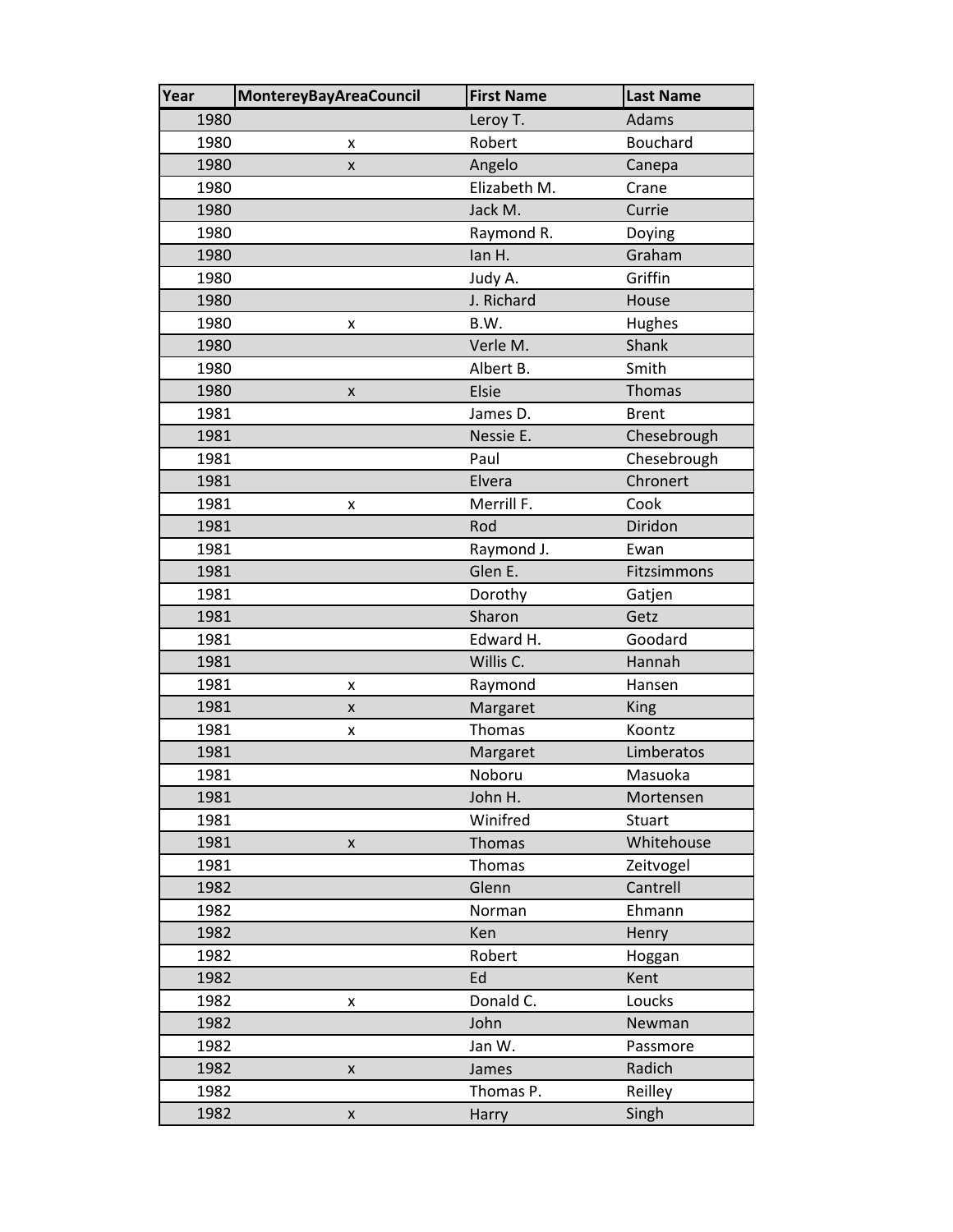| Year | <b>MontereyBayAreaCouncil</b> | <b>First Name</b> | <b>Last Name</b> |
|------|-------------------------------|-------------------|------------------|
| 1982 | x                             | Lee               | Swan             |
| 1983 | X                             | Cyrus             | Fitton           |
| 1983 |                               | Glenn A.          | George           |
| 1983 |                               | Charles           | Ingebritsen      |
| 1983 |                               | Darrell D.        | Jensen           |
| 1983 |                               | Dr. Harold H.     | Klepfer          |
| 1983 |                               | William J.        | Larson           |
| 1983 | x                             | Leo               | Lehar            |
| 1983 |                               | Linda             | Newman           |
| 1983 |                               | Cheryl            | Sanchez          |
| 1983 | x                             | Howard C.         | Shaffer          |
| 1983 |                               | William H.        | Winter           |
| 1984 | x                             | Frank             | Cunningham       |
| 1984 | X                             | Jim               | Egbert           |
| 1984 | x                             | Roger             | Emanuel          |
| 1984 |                               | Robert W.         | Gross            |
| 1984 |                               | George            | Imokawa          |
| 1984 |                               | Janette           | Lawson           |
| 1984 | X                             | James             | Lyman            |
| 1984 |                               | Richard           | <b>McGhee</b>    |
| 1984 |                               | Glen              | McLaughlin       |
| 1984 | X                             | James             | Ross             |
| 1984 |                               | Donald            | Simpson          |
| 1984 |                               | Robert            | Webber           |
| 1984 |                               | William L.        | Wegner           |
| 1984 |                               | Donna             | Wood             |
| 1985 |                               | Shirley           | Adams            |
| 1985 |                               | William           | Adams            |
| 1985 |                               | Enide             | Allison          |
| 1985 |                               | Randy             | Christensen      |
| 1985 | X                             | E. Reese          | Davis            |
| 1985 | X                             | Suzanne           | Dewar            |
| 1985 |                               | Fr. John          | Geary            |
| 1985 |                               | Fr. Joseph        | Geary            |
| 1985 | X                             | Robert            | Humphreys        |
| 1985 |                               | Gen. Robert E.    | Huyser           |
| 1985 |                               | Helen             | Keyes            |
| 1985 | X                             | James             | Ross             |
| 1986 | x                             | Rev. Wayne        | Adams            |
| 1986 |                               | Gary              | Citti            |
| 1986 |                               | Glenna V.         | Corsen           |
| 1986 |                               | <b>Brent</b>      | Dickson          |
| 1986 |                               | Gale Ross         | Gordon           |
| 1986 |                               | Wayne P.          | <b>Keyes</b>     |
| 1986 | X                             | John              | Kistinger        |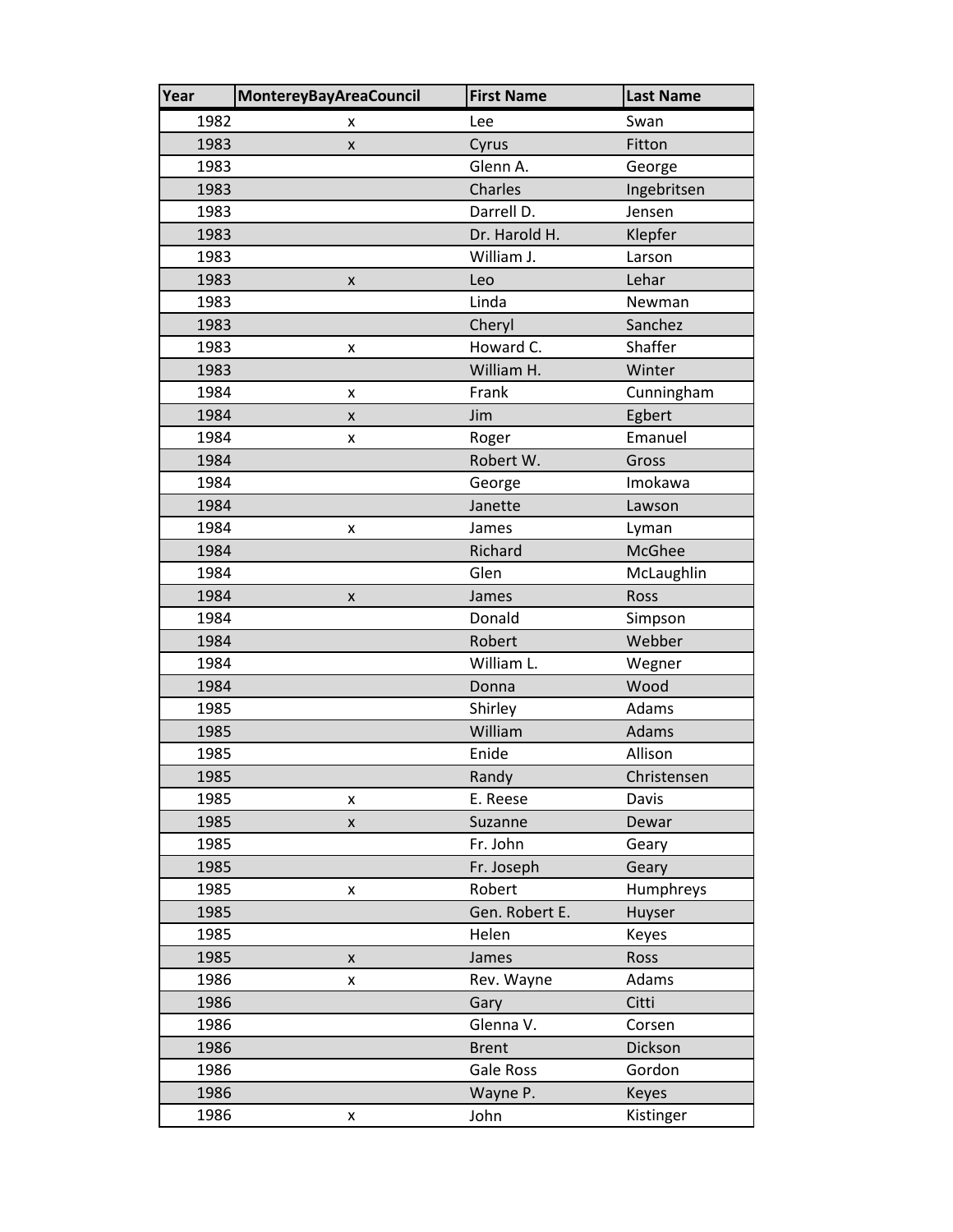| Year | <b>MontereyBayAreaCouncil</b> | <b>First Name</b>  | <b>Last Name</b>   |
|------|-------------------------------|--------------------|--------------------|
| 1986 |                               | Hans               | Krieger            |
| 1986 | x                             | Richard            | LaValley           |
| 1986 | X                             | Donald             | Mammen             |
| 1986 |                               | Gerald             | Marks              |
| 1986 |                               | Grace              | Matthews           |
| 1986 |                               | Gary               | Swager             |
| 1986 |                               | Douglas A.         | Velberg            |
| 1986 |                               | Bobby              | Yount              |
| 1987 | $\pmb{\times}$                | Peter              | Anderson           |
| 1987 | x                             | Cynthia            | Benge              |
| 1987 |                               | Chuck              | Carlstrom          |
| 1987 | x                             | Robert E.          | Coffin             |
| 1987 |                               | Ronald             | Jungels            |
| 1987 |                               | Chuck              | Kocher             |
| 1987 |                               | <b>Thomas</b>      | Lackovic           |
| 1987 |                               | John B.            | Lochner            |
| 1987 |                               | Lynn               | Sheldon            |
| 1987 |                               | Ray                | Silva              |
| 1987 | X                             | Ernie F.           | Smith              |
| 1987 |                               | Diane              | <b>Stalions</b>    |
| 1988 |                               | Theodore           | <b>Brown</b>       |
| 1988 | x                             | Oscar G.           | Garcia             |
| 1988 | X                             | Ida                | Hale               |
| 1988 |                               | Robert             | Kraemer            |
| 1988 |                               | Robert             | Lacey              |
| 1988 |                               | James              | Lyon               |
| 1988 |                               | James              | McDonough          |
| 1988 |                               | Sam                | Messina            |
| 1988 |                               | Ken                | <b>Myers</b>       |
| 1988 | x                             | John L.            | <b>Ritchey III</b> |
| 1988 |                               | Lanna              | Von Dohlen         |
| 1988 | x                             | Ronald W.          | Williams           |
| 1989 |                               | Goldia N.          | <b>Barclay</b>     |
| 1989 | x                             | Aldo               | Bonincontri        |
| 1989 | X                             | Jerry A.           | Corbett            |
| 1989 | x                             | Lynn               | Covington          |
| 1989 |                               | Howard             | <b>Davis</b>       |
| 1989 |                               | Jerome L.          | Dvorak             |
| 1989 | X                             | Arnold             | Fontes             |
| 1989 |                               | Raymond            | Jue                |
| 1989 |                               | Hung               | Le                 |
| 1989 |                               | Stanley            | Matsuo             |
| 1989 |                               | John E.            | Partanen           |
| 1989 |                               | Charles J. (Chuck) | Schmidt            |
| 1989 |                               | Carleton K.        | <b>Stalions</b>    |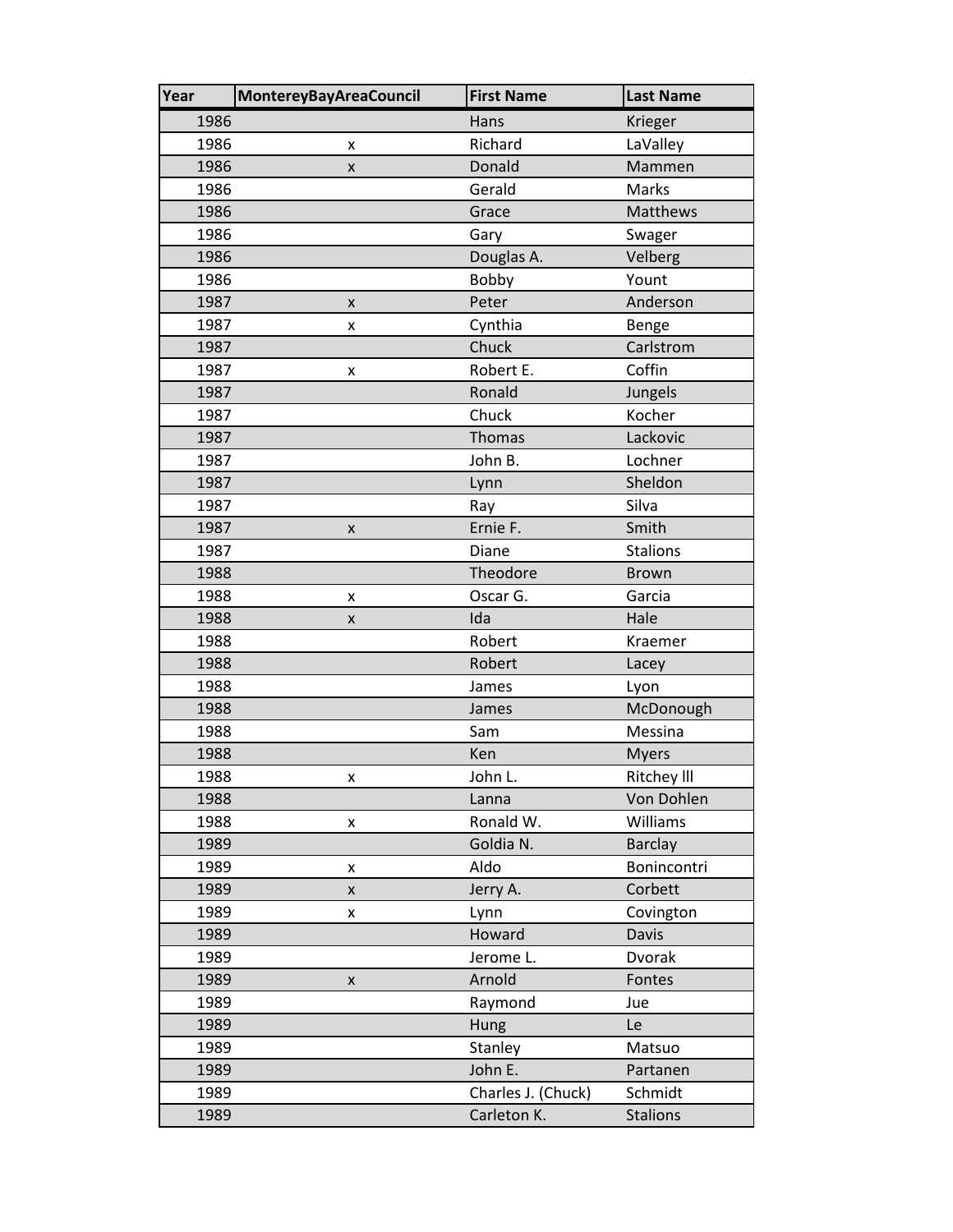| Year | <b>MontereyBayAreaCouncil</b> | <b>First Name</b> | <b>Last Name</b> |
|------|-------------------------------|-------------------|------------------|
| 1989 |                               | Lawrence          | <b>Summers</b>   |
| 1990 | $\pmb{\times}$                | James             | Adams            |
| 1990 |                               | Star              | <b>Baker</b>     |
| 1990 | X                             | Charles E.        | <b>Bancroft</b>  |
| 1990 |                               | Mary              | Clarke           |
| 1990 |                               | Carl              | Cookson          |
| 1990 |                               | Charles           | Erickson         |
| 1990 | x                             | Hilburne G.       | <b>Fulks</b>     |
| 1990 |                               | Victor            | Jensen           |
| 1990 | $\pmb{\times}$                | John              | McCarthy         |
| 1990 |                               | Max Howarth       | Parker           |
| 1990 |                               | Max               | Pedersen         |
| 1990 |                               | <b>Bruce</b>      | Raby             |
| 1990 | x                             | Joseph            | Rodgers          |
| 1990 |                               | Dietrich          | Von Dohlen       |
| 1991 |                               | Robert            | Calvin           |
| 1991 |                               | John              | Czerniec         |
| 1991 |                               | Pat               | Dawson           |
| 1991 |                               | Frank             | Diaz             |
| 1991 | x                             | Charles           | Fetter           |
| 1991 |                               | Greg              | Finley           |
| 1991 |                               | Larry             | Grace            |
| 1991 |                               | <b>Silas</b>      | Jue              |
| 1991 | X                             | Ferne             | Mammen           |
| 1991 |                               | Lee               | White            |
| 1991 | X                             | William           | White            |
| 1992 | x                             | Walter            | Cacace           |
| 1992 | X                             | Maria             | Ceja             |
| 1992 | X                             | Mary              | Damm             |
| 1992 |                               | Jim               | Holt             |
| 1992 |                               | Stanley           | Kawamata         |
| 1992 | X                             | John D.           | Laughton         |
| 1992 |                               | Ronald            | Masuda           |
| 1992 |                               | Mario             | Ramirez          |
| 1992 |                               | Lanny             | Ross             |
| 1992 |                               | Joyce             | <b>Summers</b>   |
| 1992 |                               | Ann               | Tavan            |
| 1993 |                               | Linda             | Allen            |
| 1993 |                               | Kathy             | <b>Diaz</b>      |
| 1993 |                               | Floyd             | Dunbar           |
| 1993 | X                             | Robert            | Evans, Jr.       |
| 1993 | $\pmb{\mathsf{X}}$            | Kathleen          | Jordan           |
| 1993 | x                             | Teri              | Moser            |
| 1993 |                               | Kevin             | Reeve            |
| 1993 |                               | Jose              | Salame           |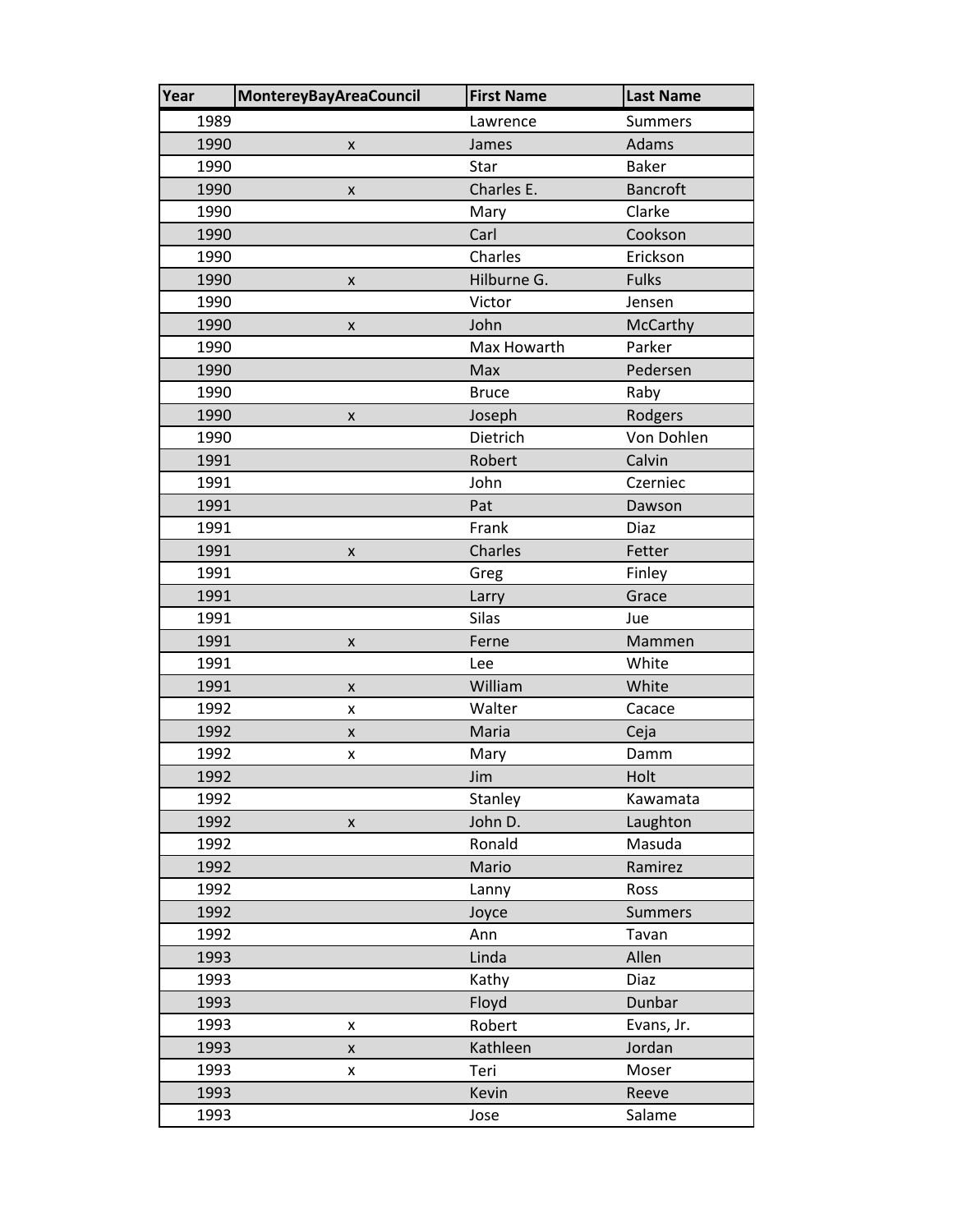| Year | <b>MontereyBayAreaCouncil</b> | <b>First Name</b> | <b>Last Name</b> |
|------|-------------------------------|-------------------|------------------|
| 1993 |                               | Michael           | Shane, DDS       |
| 1993 |                               | Raimo             | Vahamaki         |
| 1993 |                               | Paul              | Wesling          |
| 1994 |                               | Kamal             | Amer             |
| 1994 | $\pmb{\times}$                | Robert W.         | Benge, Jr.       |
| 1994 | x                             | Stephen           | Cardinalli       |
| 1994 |                               | Cloyd             | Chamberlain      |
| 1994 |                               | Willis S.         | Clayton III      |
| 1994 |                               | <b>Bob</b>        | DeMattei         |
| 1994 |                               | Pete              | Goodell          |
| 1994 | X                             | Rena              | Johnson          |
| 1994 |                               | M. Dean           | Klingler         |
| 1994 |                               | <b>Rick</b>       | Silveria         |
| 1994 |                               | Dan               | Smith            |
| 1994 | X                             | James             | Soares           |
| 1994 |                               | Ronald W.         | Wood             |
| 1995 |                               | William S.        | Beeman           |
| 1995 |                               | George            | Denise           |
| 1995 | X                             | Kelly             | Grant            |
| 1995 |                               | Allan             | Griefer          |
| 1995 |                               | <b>Russ</b>       | Jones            |
| 1995 | X                             | Michael           | Milligan         |
| 1995 |                               | Jamie             | Moreland         |
| 1995 |                               | Ed                | Mortensen        |
| 1995 | X                             | Ray               | Trebbien         |
| 1995 | x                             | Frank             | Young            |
| 1996 | X                             | David             | Affleck          |
| 1996 |                               | Richard           | <b>Brenner</b>   |
| 1996 |                               | Eddie             | Dinsmore         |
| 1996 | x                             | David             | Green            |
| 1996 |                               | Donn              | Love             |
| 1996 |                               | Pam               | Martin           |
| 1996 |                               | Leland            | Osburn           |
| 1996 |                               | Maxine            | Robson           |
| 1996 | X                             | Arlene            | Rodgers          |
| 1996 |                               | Richard           | Schwind          |
| 1996 | X                             | Angela            | Shelton          |
| 1997 |                               | David T.          | Allen, Sr.       |
| 1997 |                               | <b>Dolores</b>    | Bergen           |
| 1997 |                               | Ken               | <b>Bower</b>     |
| 1997 | X                             | Lawrence          | Cooke            |
| 1997 |                               | Kathy             | Denise           |
| 1997 | $\pmb{\mathsf{X}}$            | Jeffrey A.        | Doane            |
| 1997 | X                             | Alfred            | Friedrich        |
| 1997 |                               | Kay               | Lovell           |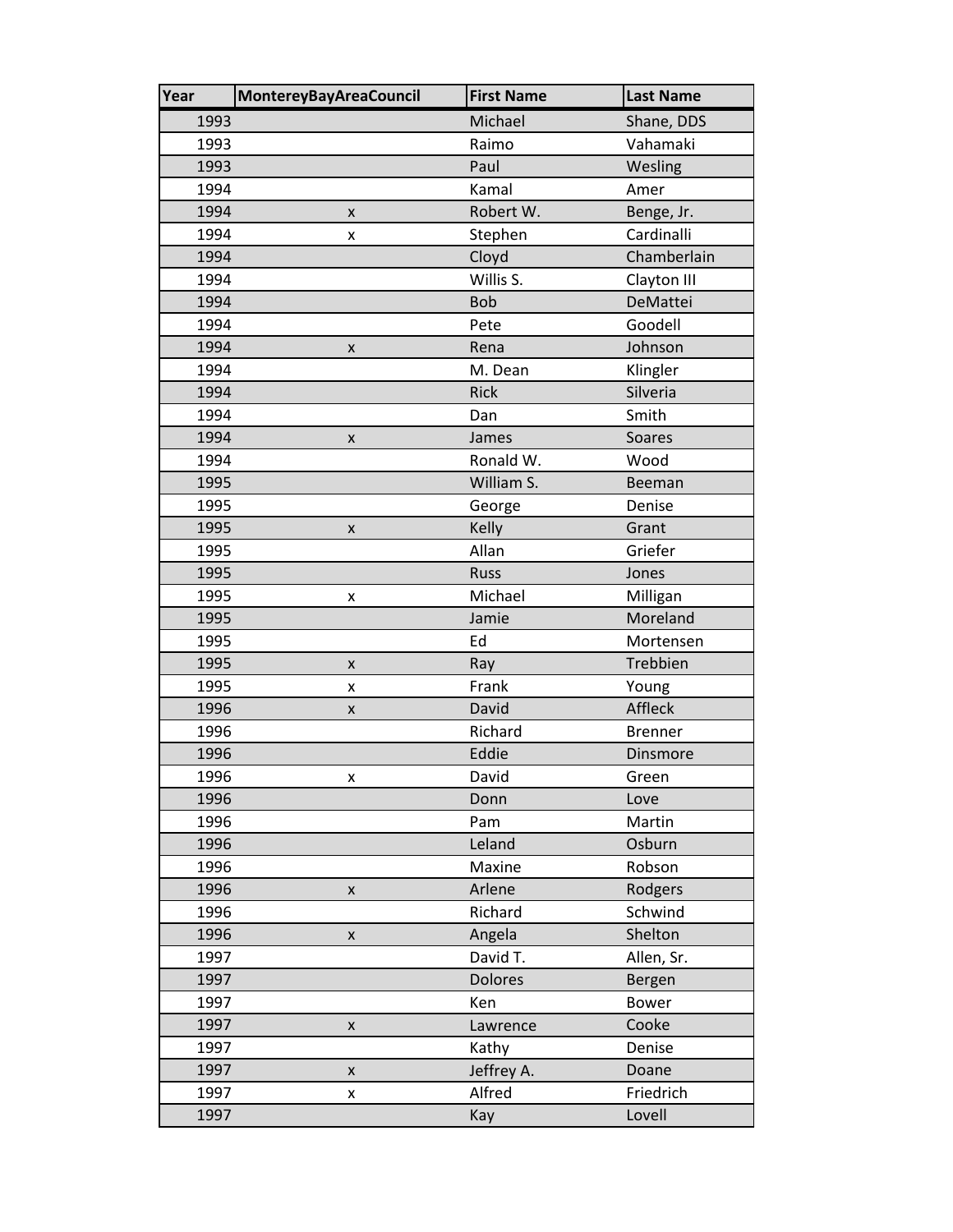| Year | <b>MontereyBayAreaCouncil</b> | <b>First Name</b> | <b>Last Name</b> |
|------|-------------------------------|-------------------|------------------|
| 1997 |                               | D. Lynn           | Melville         |
| 1997 |                               | David M.          | Stone            |
| 1997 |                               | Lawrence          | Turley           |
| 1997 | X                             | David H.          | Watts            |
| 1998 |                               | Eugene            | Blakeslee        |
| 1998 |                               | Wayne             | Cunningham       |
| 1998 |                               | Chuck             | Ertell           |
| 1998 | X                             | Patricia          | Friedrich        |
| 1998 |                               | Carol             | Hellie           |
| 1998 | $\pmb{\mathsf{X}}$            | Douglas C.        | Lee              |
| 1998 |                               | Grant             | McCauley         |
| 1998 | $\pmb{\times}$                | <b>Thomas</b>     | Pelino           |
| 1998 | X                             | Rick              | Shelton          |
| 1998 |                               | Patrick           | Wilson           |
| 1999 |                               | Craig             | Basset           |
| 1999 |                               | Carol             | <b>Brugge</b>    |
| 1999 | x                             | Thomas            | Green            |
| 1999 |                               | Hugh              | Hodges           |
| 1999 |                               | Tom               | Lackovic         |
| 1999 | X                             | Henry             | Leinen           |
| 1999 |                               | David             | Okamura          |
| 1999 | $\pmb{\mathsf{X}}$            | John              | Pascoe           |
| 1999 |                               | Jamie             | Rogers           |
| 1999 |                               | John              | Starkweather     |
| 1999 |                               | Vuong             | Tran             |
| 1999 | X                             | Harry             | Wiggins          |
| 2000 |                               | <b>Bob</b>        | <b>Bimbi</b>     |
| 2000 | $\pmb{\mathsf{X}}$            | <b>B.</b> Scott   | Caldwell         |
| 2000 |                               | David             | Cook             |
| 2000 |                               | Doyle             | Grimmett         |
| 2000 | x                             | <b>Bruce</b>      | Hearnsberger     |
| 2000 | X                             | Ted               | Horton           |
| 2000 |                               | Armon             | Mills            |
| 2000 |                               | Michelle          | <b>Myers</b>     |
| 2000 | X                             | David             | Rigmaiden        |
| 2000 |                               | Ron               | Salwasser        |
| 2000 |                               | Les               | Schreiber        |
| 2000 |                               | Alan              | White            |
| 2001 | x                             | James Bosso       | Bosso            |
| 2001 |                               | Mark              | <b>Bushman</b>   |
| 2001 | X                             | Patricia          | Clark-Gray       |
| 2001 |                               | Bill              | Flood            |
| 2001 |                               | Jim               | Fuller           |
| 2001 |                               | <b>Nora</b>       | Jue              |
| 2001 |                               | Hoi               | Leung            |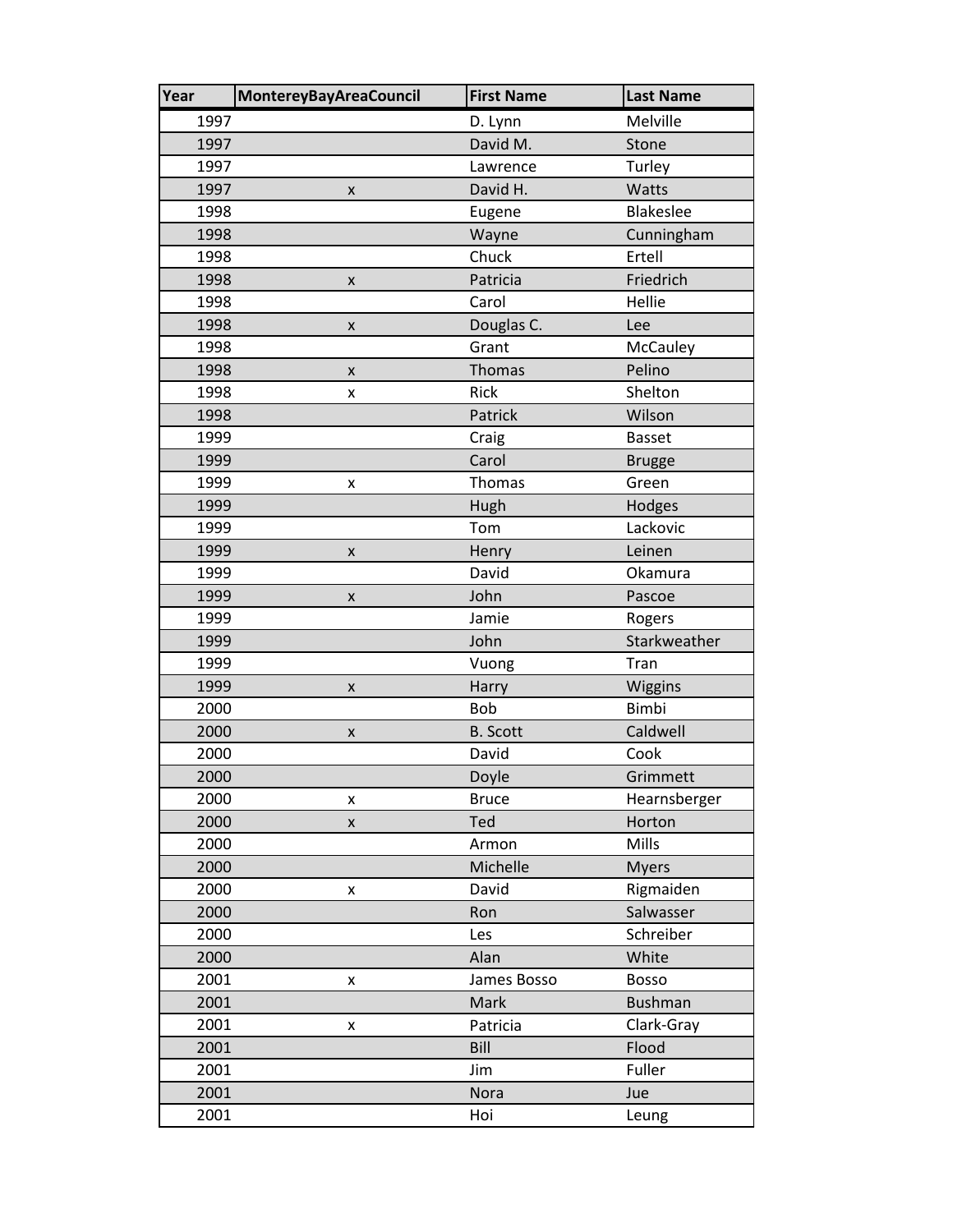| Year | <b>MontereyBayAreaCouncil</b> | <b>First Name</b> | <b>Last Name</b>   |
|------|-------------------------------|-------------------|--------------------|
| 2001 |                               | Kevin             | Pung               |
| 2001 | x                             | Thomas            | Ruth               |
| 2001 |                               | Ken               | Schott             |
| 2001 |                               | Sakiko            | Wehrman            |
| 2001 | $\pmb{\times}$                | Norcliff          | Wiley              |
| 2002 |                               | Ed                | Chang              |
| 2002 |                               | Doug              | Erickson           |
| 2002 |                               | Carmen            | Fuller             |
| 2002 |                               | Chuck             | Guthery            |
| 2002 | x                             | David             | Laredo             |
| 2002 | $\pmb{\mathsf{X}}$            | Kenneth           | Leja               |
| 2002 |                               | Yo-wei            | Liu                |
| 2002 |                               | Emile A.          | Mestressat, III    |
| 2002 |                               | Craig             | Parker             |
| 2002 | x                             | Ken               | Rodgers            |
| 2002 |                               | Than              | Tran               |
| 2003 |                               | Mike              | Berryhill          |
| 2003 | x                             | James             | Dassel             |
| 2003 |                               | Debbie            | Gary               |
| 2003 |                               | Cindy             | Hunter             |
| 2003 | X                             | Tod               | Johnson            |
| 2003 |                               | Gail              | McCauley           |
| 2003 | X                             | Garry             | McLeary            |
| 2003 |                               | Marcia            | Morrow             |
| 2003 |                               | Scott             | Morse              |
| 2003 |                               | Floyd H.          | Okada              |
| 2003 |                               | Stephen           | Peltz              |
| 2003 | x                             | Harry             | Robins, Jr.        |
| 2003 | X                             | Kerry             | Varney             |
| 2004 |                               | Roy               | Avondet            |
| 2004 |                               | R. Tim            | Day                |
| 2004 | X                             | Don               | Hagerty            |
| 2004 | $\pmb{\mathsf{X}}$            | Denise            | Hearnsberger       |
| 2004 | x                             | David             | Nikssarian         |
| 2004 |                               | Jill              | Okamura            |
| 2004 |                               | Adolph            | Quilici            |
| 2004 |                               | Charlie           | Schenck            |
| 2004 |                               | Charlie           | Schramm            |
| 2004 |                               | Long              | Tran               |
| 2004 |                               | Tina              | Urata              |
| 2004 | $\pmb{\times}$                | Robert            | <b>Woolery DDS</b> |
| 2005 | x                             | Shirley           | <b>Brush</b>       |
| 2005 |                               | Don               | <b>Burt</b>        |
| 2005 |                               | William E.        | Colli, Jr.         |
| 2005 | $\pmb{\mathsf{X}}$            | John              | Fisher             |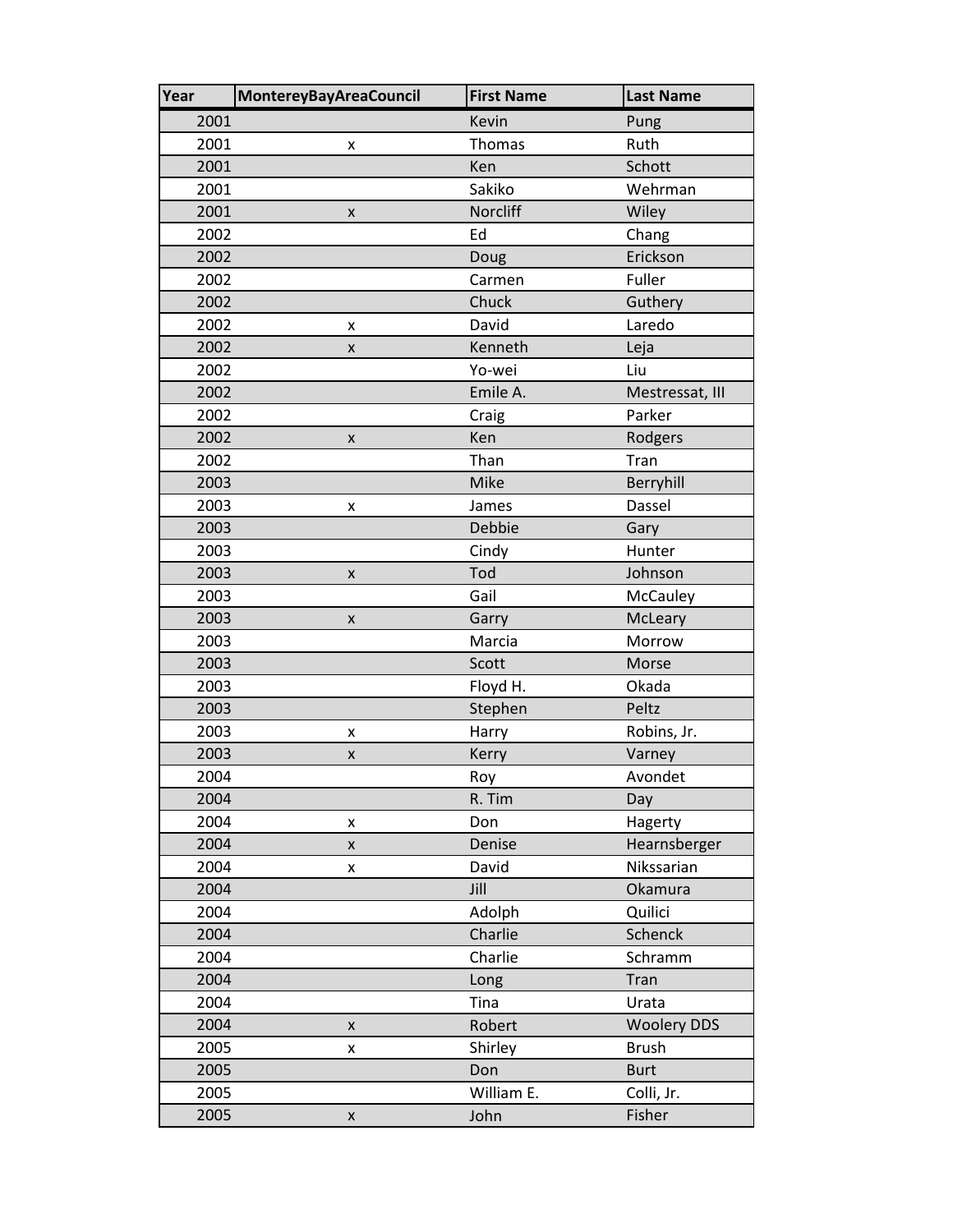| Year | <b>MontereyBayAreaCouncil</b> | <b>First Name</b>  | <b>Last Name</b> |
|------|-------------------------------|--------------------|------------------|
| 2005 | x                             | Pam                | Jenkinson        |
| 2005 | $\pmb{\times}$                | Ernest             | Mill             |
| 2005 | x                             | Timothy J.         | Morgan           |
| 2005 |                               | <b>Dick</b>        | Noack            |
| 2005 |                               | Ann                | Resch            |
| 2005 |                               | <b>Kiet</b>        | Tran             |
| 2005 |                               | Flora              | <b>Tzeng</b>     |
| 2005 |                               | Charley            | Wilson           |
| 2006 |                               | David              | Ashby            |
| 2006 | X                             | Michael            | Berry            |
| 2006 |                               | Greg               | <b>Buchanan</b>  |
| 2006 |                               | Peter              | Enright          |
| 2006 | X                             | Renee              | Forrest          |
| 2006 |                               | Gary               | Hendra           |
| 2006 |                               | John               | Phillips         |
| 2006 | $\pmb{\times}$                | Ray                | Rodriguez        |
| 2006 |                               | <b>Bob</b>         | Varrelmann       |
| 2007 | X                             | Leslee             | Bell             |
| 2007 |                               | Rene               | <b>Briones</b>   |
| 2007 |                               | Jay                | Isaacson         |
| 2007 | x                             | Jack               | Kent             |
| 2007 |                               | Tuan               | Le               |
| 2007 |                               | Jim                | Loweecey         |
| 2007 |                               | Karen              | Vahamaki         |
| 2007 |                               | Diane              | Varrelmann       |
| 2007 | X                             | James              | von Schmacht     |
| 2007 |                               | Art                | Wong             |
| 2007 |                               | Wesley             | Wong             |
| 2007 | x                             | Joe                | Yetter           |
| 2008 | X                             | Stephen            | Earley           |
| 2008 |                               | Kyna               | Hendra           |
| 2008 | X                             | Paul D.            | Hill             |
| 2008 |                               | David              | Low              |
| 2008 |                               | Ed                 | Maisen           |
| 2008 |                               | <b>Barbara</b>     | Rogers           |
| 2008 |                               | <b>Steve</b>       | Rossetta         |
| 2008 | x                             | Mark               | Surber           |
| 2008 |                               | <b>Bobby</b>       | Toda             |
| 2008 |                               | Roy                | Tsai             |
| 2008 |                               | Charles W. (Chuck) | Walton           |
| 2008 |                               | Art                | Williams         |
| 2008 | X                             | John               | Wrobel           |
| 2008 |                               | Bob                | Zeroun           |
| 2009 | X                             | Don                | Chapin           |
| 2009 | X                             | Stanley            | Crane            |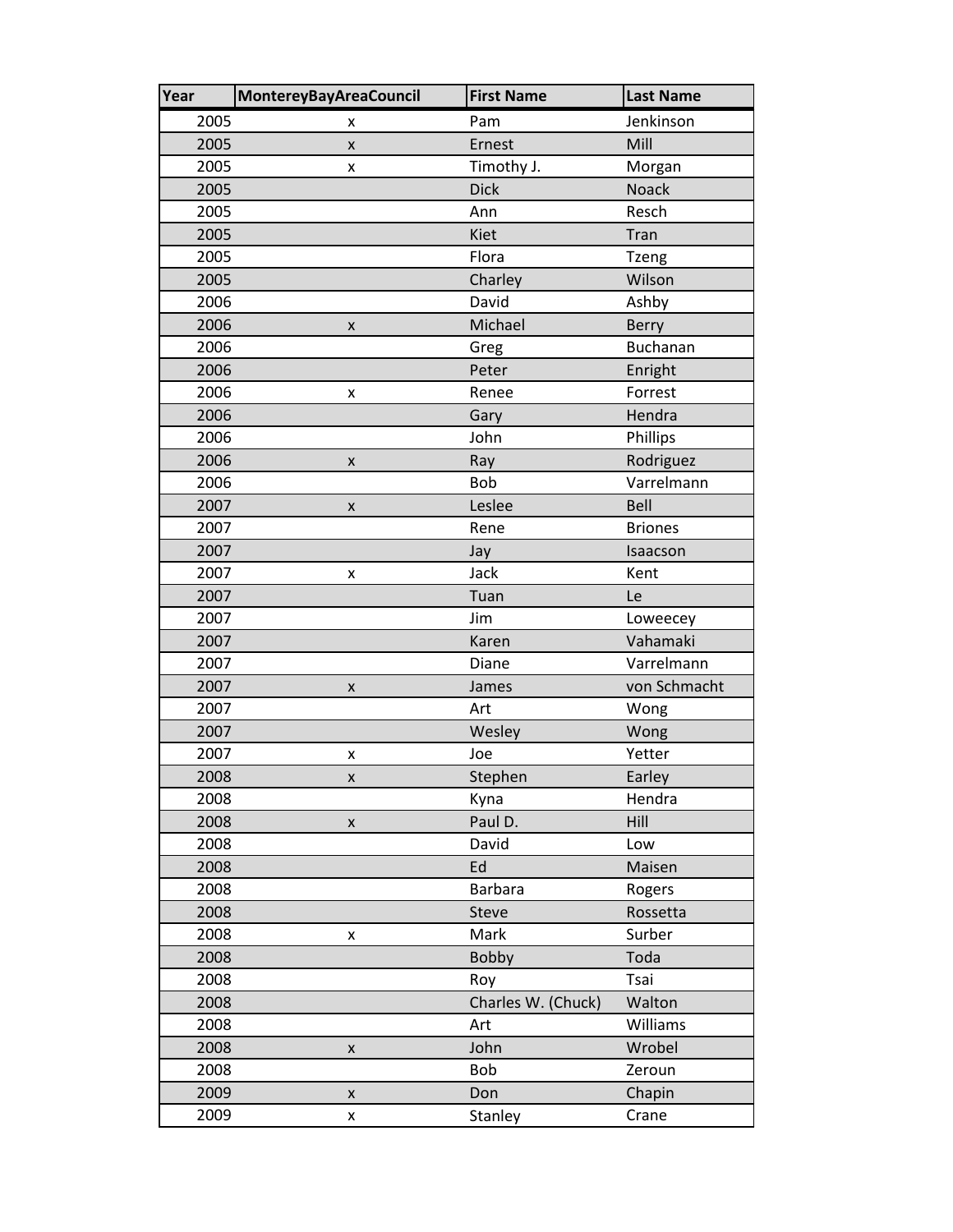| Year | <b>MontereyBayAreaCouncil</b> | <b>First Name</b> | <b>Last Name</b> |
|------|-------------------------------|-------------------|------------------|
| 2009 | x                             | Edward            | Fischer          |
| 2009 |                               | Pauli             | Hsueh            |
| 2009 |                               | <b>Bryan</b>      | Kramer           |
| 2009 |                               | Mark              | Lazzarini        |
| 2009 | x                             | Shannon           | McCann           |
| 2009 |                               | Michael           | Olsen            |
| 2009 | X                             | Neal              | Owens            |
| 2009 | x                             | Maria             | Papurello        |
| 2009 |                               | <b>Derek</b>      | Riehl            |
| 2009 | x                             | Michael           | Soto             |
| 2009 | X                             | Edward            | Stephenson       |
| 2009 |                               | Robert            | Wedig            |
| 2009 | $\pmb{\mathsf{X}}$            | David             | Willoughby       |
| 2010 |                               | James             | <b>Blank</b>     |
| 2010 | $\pmb{\times}$                | Jim               | <b>Bowles</b>    |
| 2010 | x                             | Robert            | Constant         |
| 2010 |                               | Hal               | Hendrickson      |
| 2010 |                               | <b>Steve</b>      | Kahermanes       |
| 2010 |                               | Lynn              | Liebschutz       |
| 2010 |                               | Larry             | Litchford        |
| 2010 |                               | John              | Lucas            |
| 2010 |                               | Mike              | Malone           |
| 2010 | X                             | Robert            | Mills            |
| 2010 |                               | Andy              | Ratermann        |
| 2010 | X                             | Pete              | Scudder          |
| 2011 |                               | Dr. Michael       | Cahn             |
| 2011 |                               | Kevin             | Cole             |
| 2011 | X                             | John              | Cumming          |
| 2011 |                               | Rob               | Davis            |
| 2011 | x                             | Fred              | Fischer          |
| 2011 |                               | Wayne             | Jones            |
| 2011 | x                             | Edward            | Kelleher, Jr.    |
| 2011 |                               | Bill              | Landucci         |
| 2011 |                               | <b>Bruce</b>      | Lee              |
| 2011 | X                             | Peter             | Lemon            |
| 2011 |                               | Kathi             | Lucas            |
| 2011 |                               | Jon               | Michaelson       |
| 2011 | X                             | <b>Brandon</b>    | Milligan         |
| 2011 |                               | Deborah           | Olsen            |
| 2012 |                               | Woody             | <b>Barrett</b>   |
| 2012 |                               | Harold            | Chase            |
| 2012 | X                             | Michael           | Djubasak         |
| 2012 |                               | Wendy             | Glasser          |
| 2012 |                               | Jill              | Landucci         |
| 2012 |                               | Terry             | Lanier           |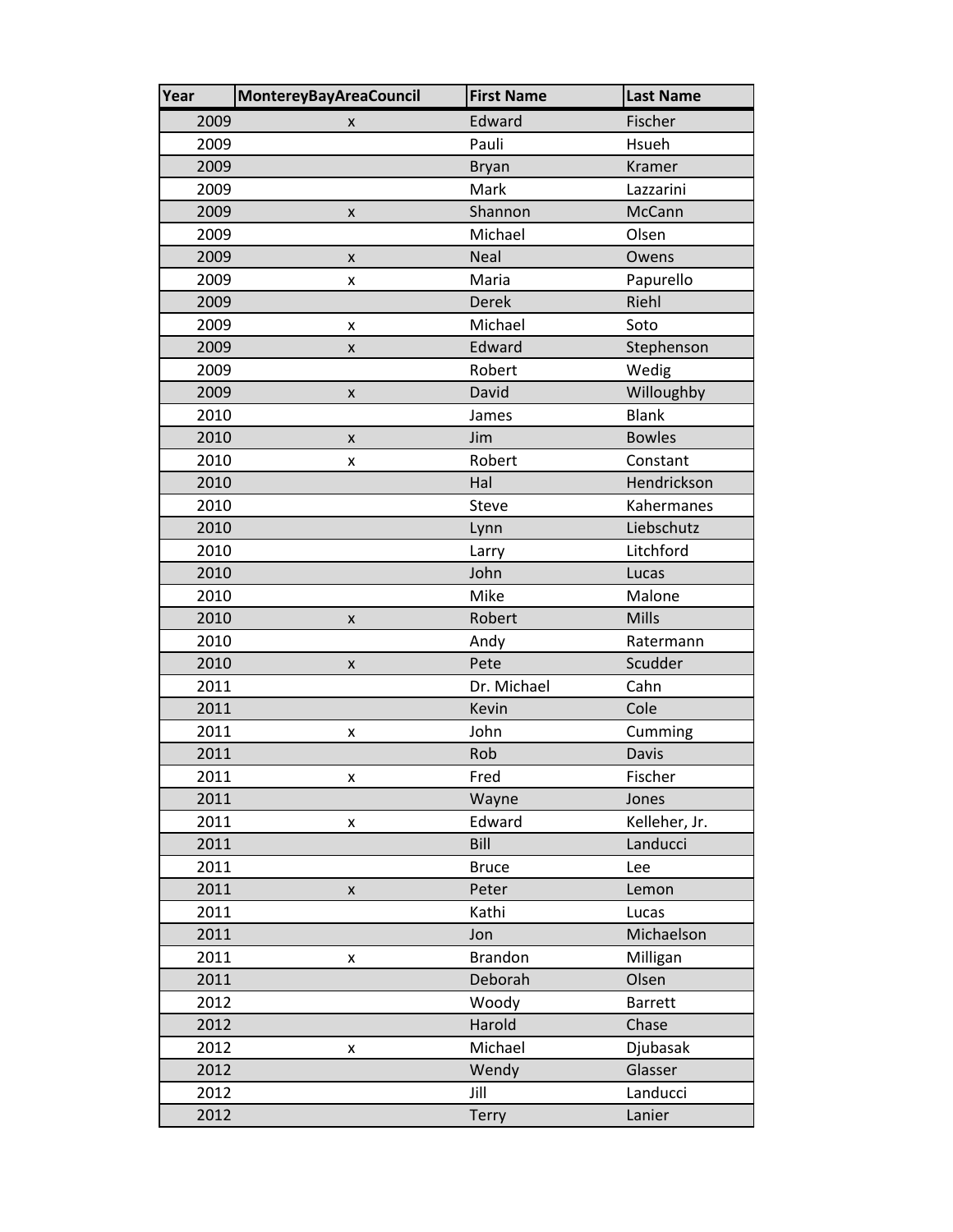| Year | <b>MontereyBayAreaCouncil</b> | <b>First Name</b> | <b>Last Name</b> |
|------|-------------------------------|-------------------|------------------|
| 2012 |                               | Dan               | Matthews         |
| 2012 |                               | Izzy              | Morrish          |
| 2012 |                               | Jorge             | Porras           |
| 2012 | X                             | Leonard (Al)      | Schader          |
| 2012 | x                             | Luis              | Vargas           |
| 2013 |                               | Fred              | <b>Bismonte</b>  |
| 2013 |                               | John              | Corrigan         |
| 2013 |                               | Rebecca           | Feng             |
| 2013 |                               | Doug              | Gips             |
| 2013 |                               | Maria             | Guerra           |
| 2013 |                               | Alma              | Guimarin         |
| 2013 |                               | Doug              | Hales            |
| 2013 |                               | Eric              | Hudson           |
| 2013 |                               | Debbie            | Jancis           |
| 2013 |                               | <b>Nicholas</b>   | Matulich         |
| 2013 |                               | Mark              | Montrose         |
| 2013 |                               | Susan             | Von Schmacht     |
| 2013 |                               | David             | Wahl             |
| 2014 |                               | Peter             | <b>Baird</b>     |
| 2014 |                               | Trisha            | Bergthold        |
| 2014 |                               | Michael           | Davis            |
| 2014 |                               | Dung              | Huynh            |
| 2014 |                               | Paul              | Kershing         |
| 2014 |                               | Cathryn           | Larson           |
| 2014 |                               | Charlie           | Miller           |
| 2014 |                               | Don               | Pannell          |
| 2014 |                               | Teresa            | Powell           |
| 2014 |                               | Vince             | Ventura          |
| 2015 |                               | Dave              | Adamski          |
| 2015 |                               | Peter             | Chiu             |
| 2015 |                               | Greg              | Kirkham          |
| 2015 |                               | Thai              | Luu              |
| 2015 |                               | Neal              | Osborn           |
| 2015 |                               | <b>Steve</b>      | Ricossa          |
| 2015 |                               | Dan               | Rusanowsky       |
| 2015 |                               | Todd              | Trekell          |
| 2015 |                               | Ann               | Ventura          |
| 2016 |                               | Jon               | Ball             |
| 2016 |                               | Phil              | DeCocco          |
| 2016 |                               | Deborah           | Falconio-Porras  |
| 2016 |                               | Gabrielle         | Garrett          |
| 2016 |                               | Steven            | Goldammer        |
| 2016 |                               | William           | Kiff             |
| 2016 |                               | Anna Narie        | Kirkham          |
| 2016 |                               | Giang (Vince)     | Nguyen           |